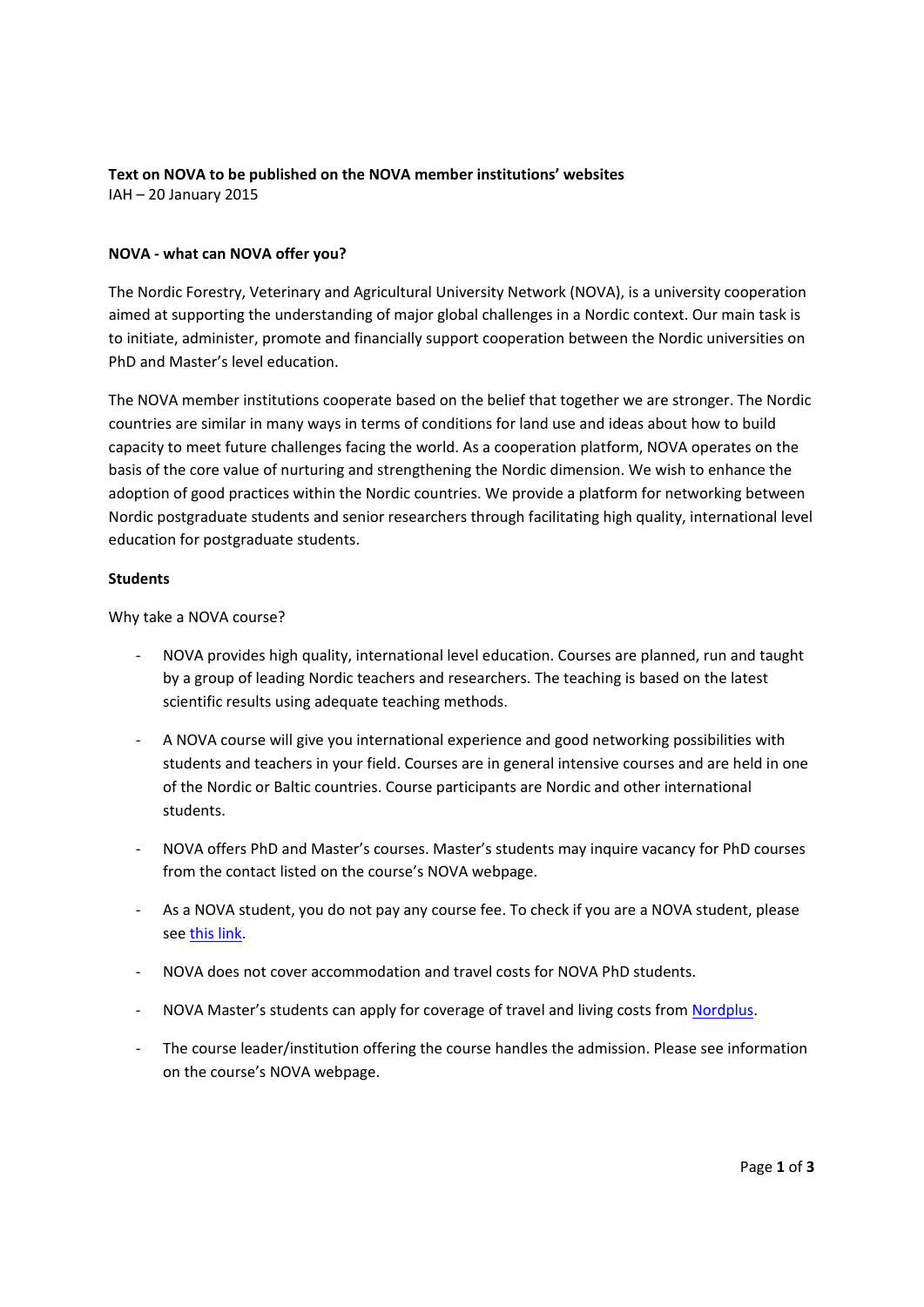- There is a local NOVA coordinator at your institution who can help you with information on NOVA.

For NOVA's course catalogue, please go to the NOVA website www.nova-university.org.

## **Teachers**

How to acquire grant money from NOVA? It is an easy process to apply for support for Nordic collaborative postgraduate courses or other projects.

- The following types of expenses can be covered in accordance with NOVA rules (for Master's courses some of these expenses might be covered by Nordplus instead of NOVA): travel, accommodation, external teacher, meals, miscellaneous (e.g. venue, material and transport) and administration. Please review the rules carefully as there are restrictions/limitations on expenses.
- ‐ Applications are submitted in NOVA's online application system. An electronic form and NOVA's budget template must be filled in. Your home institution will evaluate your application after it has been submitted in the online application system.
- ‐ For applications for PhD courses and Master's courses exceeding EUR 5 000, there are three application deadlines per year. Applications are reviewed by the NOVA Board three times a year. In 2015, these are the application deadlines:

| Application deadline | Application deadline | Board's approval | Course                 |
|----------------------|----------------------|------------------|------------------------|
| to home institution  | to NOVA              |                  | implementation         |
| 19 February          | 5 March              | 26 March         | Autumn 2015 or<br>2016 |
| 21 May               | 4 June               | 25-26 June       | 2016                   |
| 2 October            | 16 October           | 6 November       | 2016                   |

- There is no application deadline for Master's courses not exceeding EUR 5 000 and for other projects not exceeding EUR 5 000**.** The NOVA executive committee will approve these applications continuously.
- In the budget for 2015, EUR 170 000 is set aside for PhD courses and EUR 50 000 is set aside for Master's courses and other projects.